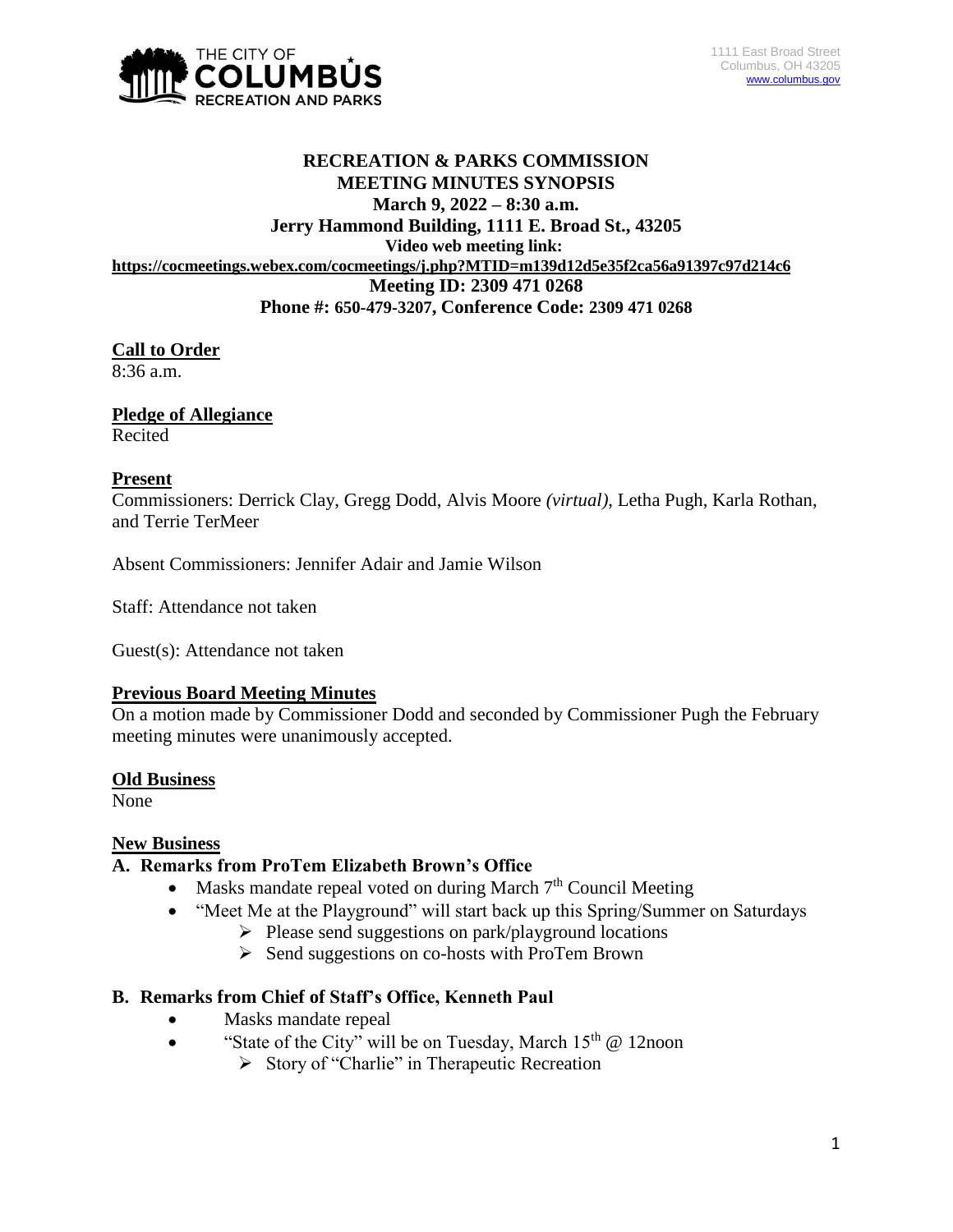

### **CONSENT AGENDA**

# **1. Ord #0568-2022 (V.A.T. Transportation Services 2022)**

**Title:** To authorize and direct the Director of Recreation and Parks to enter into contract with V.A.T., Inc. for transportation services; to authorize the expenditure of \$83,000.00 from the Recreation and Parks Operating Fund; and to declare an emergency. (\$83,000.00)

#### **2. Ord #0571-2022 (Special Events Support Program - Hotel/Motel Tax)**

**Title:** To authorize the appropriation and transfer of \$173,000.00 from the Hotel/Motel Tax Fund to the Recreation and Parks Operating Fund for the support of music licensing and the Partnership through Sponsorship program; to appropriate \$173,000.00 in the Recreation and Parks Operating Fund; and to declare an emergency. (\$173,000.00)

#### **3. Ord #0623-2022 (COAAA Senior Farmer's Market Appropriation)**

**Title:** To authorize the Department of Recreation and Parks to accept, and appropriate, a grant from the Ohio Department of Aging in the amount of \$200,023.00 to the Recreation and Parks Grant Fund for the Central Ohio Area Agency on Aging in connection with the Senior Farmer's Market Nutrition Program; and to declare an emergency. (\$200,023.00)

#### **4. Ord #0624-2022 (COAAA Senior Farmer's Market Contract 2022)**

**Title:** To authorize and direct the Director of Recreation and Parks to enter into a contract with LifeCare Alliance for the Senior Farmer's Market Nutrition Program; to authorize the expenditure of up to \$203,952.00 from the Recreation and Parks Grant Fund; and to declare an emergency. (\$203,952.00)

On a motion made by Commissioner Rothan and seconded by Commissioner Dodd the Commission unanimously approved the Consent Agenda.

# **ADMINISTRATION AGENDA**

**5. Ord #0628-2022 (Glenwood Bottoms & Ulry Warner Clearing and Grubbing Removal) Title:** To authorize the Director of the Recreation and Parks Department to enter into contract with Oberlander's Tree & Landscape Ltd. for the Glenwood Bottoms and Ulry/Warner Tree Clearing Project; to authorize an expenditure of \$90,700.00 from the Recreation and Parks Voted Bond Fund; and to declare an emergency. (\$90,700.00)

#### **6. Ord #0634-2022 (Class Acts Columbus 2022 - Special Events)**

**Title:** To authorize and direct the Director of Recreation and Parks to enter into a contract with Class Acts Columbus, Inc. to provide talent buying, fiscal agent, and event management services for events produced by the Office of Special Events; to authorize the expenditure of \$457,000.00; to waive the competitive bidding provisions of the Columbus City Codes; and to declare an emergency. (\$457,000.00)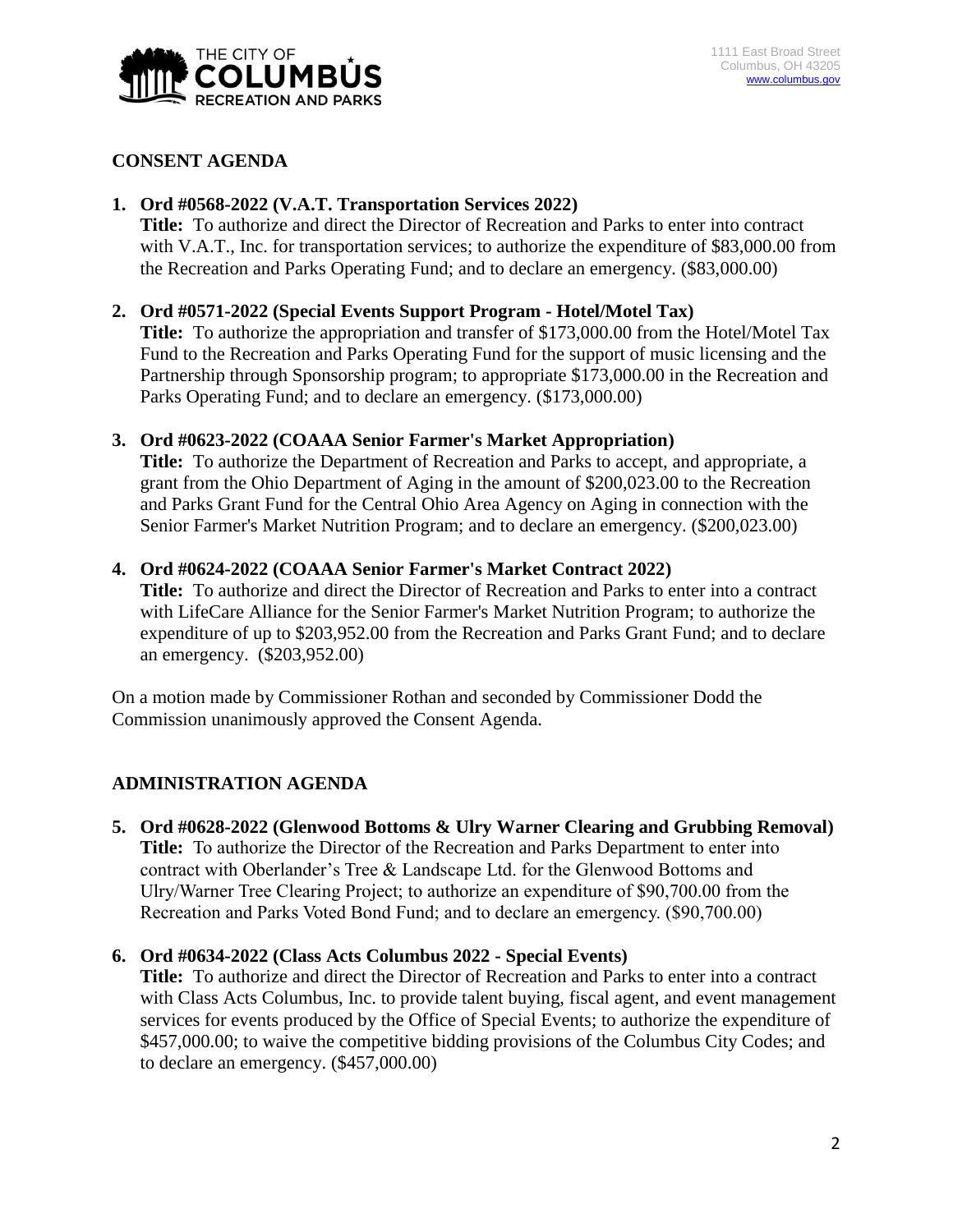

# **7. Ord #0636-2022 (Confluence Community Authority Sublease 2022)**

**Title:** To authorize the Director of the Recreation and Parks Department, to execute a sublease agreement with the Confluence Community Authority for a Community Sports Park located in the area around the former MAPFRE Stadium; and to declare an emergency.

• President Clay expressed how important this project is for the City of Columbus

# **8. Ord #0654-2022 (Big Walnut Trail Design--Little Turtle to Cherry Bottom Park/Alum Creek Trail)**

**Title:** To authorize and direct the Director of the Recreation and Parks Department to enter into a contract with Arcadis to provide professional design services for the Big Walnut Trail - Little Turtle to Cherry Bottom Park/Alum Creek Trail; to authorize an expenditure of \$444,061.72 from the Recreation and Parks Voted Bond Fund; and to declare an emergency. (\$444,061.72)

**9. Ord #0655-2022 (Hard Surface Improvements Construction Management and Inspection Services 2022)**

**Title:** To authorize and direct the Director of the Recreation and Parks Department to enter into contract with Dynotec, Inc. to provide construction management and Inspections services for CRPD's annual Hard Surface Program; to authorize an expenditure of \$119,051.71 from the Recreation and Parks Voted Bond Fund; and to declare an emergency.

### **10. Ord #0656-2022 (Cultural Arts Center Parking Lot Improvements)**

**Title:** To authorize and direct the Director of the Recreation and Parks Department to enter into contract with Tyevco Inc. for the Cultural Arts Center Parking Lot Improvements; to authorize an expenditure of \$50,000.00 from the Recreation and Parks Voted Bond Fund; and to declare an emergency.

# **11. Ord #0657-2022 (Phase II – 2020 Aquatics Capital Improvement Program Contract)**

**Title:** To authorize and direct the Director of the Recreation and Parks Department to modify an existing contract with Legat Architects (ord. 0161-2021) to provide professional services associated with the completion of the 2020 Aquatic Capital Improvement Program; to authorize an expenditure of \$187,530.00 from the Recreation and Parks Voted Bond Fund; and to declare an emergency.

# **12. Ord #0658-2022 (Broad Street Arts and Senior Campus – Phase II Owner Representative)**

**Title:** To authorize and direct the Director of the Recreation and Parks Department to modify an existing contract with Pizzuti Solutions, LLC (ord. 2518-2020) to provide Owner's Representation Services for the Broad Street Arts and Senior Center Campus (Formally known as the Community Creative Facility and Park); to authorize an expenditure of \$677,350.00 from the Recreation and Parks Voted Bond Fund; and to declare an Emergency. (\$677,350.00)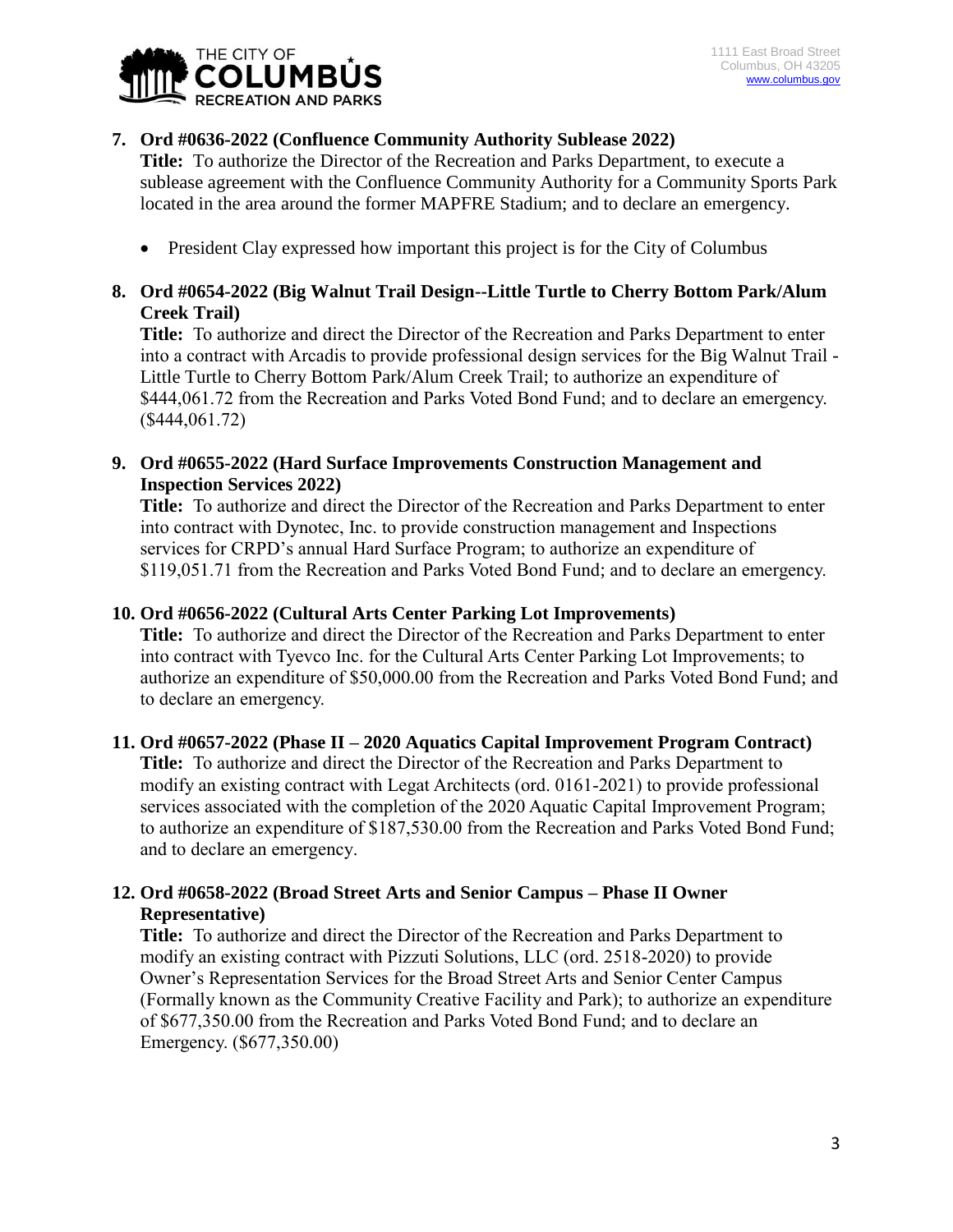

### **13. Ord #0659-2022 (1511 Alum Industrial Interior Renovations)**

**Title:** To authorize and direct the Director of the Recreation and Parks Department to enter into contract with DesignLevel for the 1511 Alum Industrial Interior Renovations project; to authorize an expenditure of \$95,915.89 from the Recreation and Parks Voted Bond Fund; and to declare an emergency.

### **14. Ord #0660-2022 (HVAC Controls Integration)**

**Title:** To authorize and direct the Director of the Recreation and Parks Department to enter into contract with Plug Smart for the HVAC Controls Integration project; to authorize an expenditure of \$1,000,000.00 from the Recreation and Parks Voted Bond Fund; and to declare an emergency. (\$92,080.00)

### **15. Ord #0662-2022 (Franklinton Loop – Souder Avenue Connector Contract Modification)**

**Title:** To authorize and direct the Director of the Recreation and Parks Department to modify an existing contract with Glaus, Pyle, Schomer, Burns and Dehaven (dba GPD Group) (Ord. 1280-2018, and Ord. 0046-2020) to provide professional services associated with Franklinton Loop – Souder Avenue Connector; to authorize an expenditure of \$102,876.04 from the Recreation and Parks Voted Bond Fund; and to declare an Emergency. (\$102,876.04)

### **16. Ord #0665-2022 (King Arts Complex - Operating Support 2022)**

**Title:** To authorize the Director of Recreation and Parks to enter into an agreement with the Community Arts Project, Inc., DBA, The King Arts Complex, to provide financial support toward community programming, facility operations and maintenance; to authorize the expenditure of \$125,000.00 from the Recreation and Parks Operating Fund; and to declare an emergency. (\$125,000.00)

# **17. Ord #0666-2022 (Franklin Park Conservatory - Operating Support 2022)**

**Title:** To authorize and direct the Director of Recreation and Parks to enter into an agreement with the Franklin Park Conservatory Joint Recreation District for the city's share of the operation of the District in 2022; to authorize the expenditure of \$350,000.00 from the Recreation and Parks Operating Fund; and to declare an emergency. (\$350,000.00)

#### **18. Ord #0667-2022 (CoGo Bike Share Operations 2022)**

**Title:** To authorize the Director of Recreation and Parks to continue payments for the operation of the CoGo Bike Share System in accordance with the existing contract with Lyft Bikes and Scooters, LLC as authorized by Ordinance 2311-2021; to authorize the expenditure of \$1,010,000.00 from the Recovery Fund 2209; and to declare an emergency. (\$1,010,000.00)

#### **19. Ord #0668-2022 (Golf CIP AC 2021-22)**

**Title:** To authorize and direct the City Auditor to set up a certificate in the amount of \$75,000.00 for various expenditures for labor, material, and equipment in conjunction with Recreation and Parks golf course and facility improvements; to authorize the expenditure of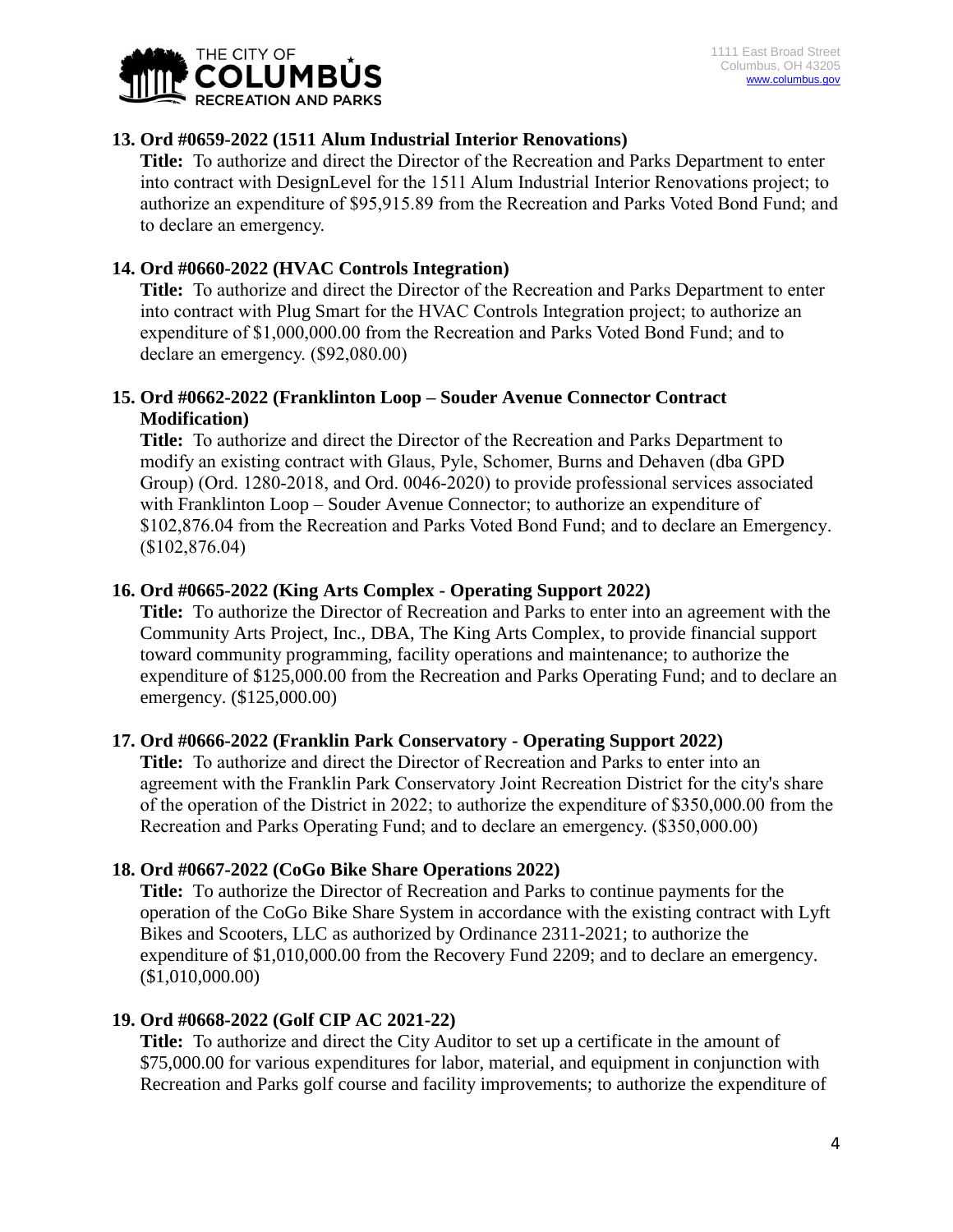

\$75,000.00 from the Recreation and Parks Voted Bond Fund; and to declare an emergency. (\$75,000.00)

# **20. Ord #0164-2022 (KNS Surveillance Maintenance)**

**Title:** To authorize the appropriation of \$4,100,476.00 from the unappropriated balance in the Recreation and Parks Operating Fund for the purchase of equipment and to support staff expansions for the Recreation and Parks Department; to authorize and direct the City Auditor to set up a certificate in the amount of \$3,781,500.00 for the purchase of equipment for the Recreation and Parks Department; to authorize and direct the Director of Finance and Management enter into various contracts for the purchase of equipment on behalf of the Recreation and Parks Department; to authorize the expenditure of \$4,100,476.00 from the Recreation and Parks Operating Fund; and to declare an emergency. (\$4,100,476.00)

On a motion made by Commissioner Pugh and seconded by Commissioner Rothan the Commission unanimously approved that item #17 (Franklin Park Conservatory – Operating Support 2022) be tabled until the April Commission Meeting.

On a motion made by Commissioner TerMeer and seconded by Commissioner Pugh the Commission unanimously approved item #18 (CoGo Bike Share Operations 2022). Commissioner Clay abstained.

On a motion made by Commissioner Pugh and seconded by Commissioner Dodd the Commission unanimously approved the remainder of the Administration Agenda.

# **Department and Project Updates**

- Diversity, Equity and Inclusion Training update
	- o There is an updated slide deck by Trinity Transition Consulting that will be shared with the CRPD Commission
	- o Update on the remaining training sessions for the department
	- o Internal conversations are currently taking place about continuation of the training

# **CRP Foundation Updates**

- Update on the Roll & Stroll Fundraiser
	- $\circ$  Save the dates flyers are being sent out for September 11<sup>th</sup>
	- o Will work with Eric Brandon on getting children registered
- The Foundation branding style has been completed
- Receiving suggestions for Foundation Board Members
- The Foundation received \$10,000 Anonymous donation
- P.L.A.Y. Golf Outing has currently raised \$50,000

# **Director's Comments**

- Update on the lease and demolition for property at the Fairgrounds
	- o 3 project phases (Community Sports Park, parking and fields)
	- o Legal teams have been involved from the beginning of the project
- Organizational alignment will be presented to the Commission in April
- Fitness Resolution